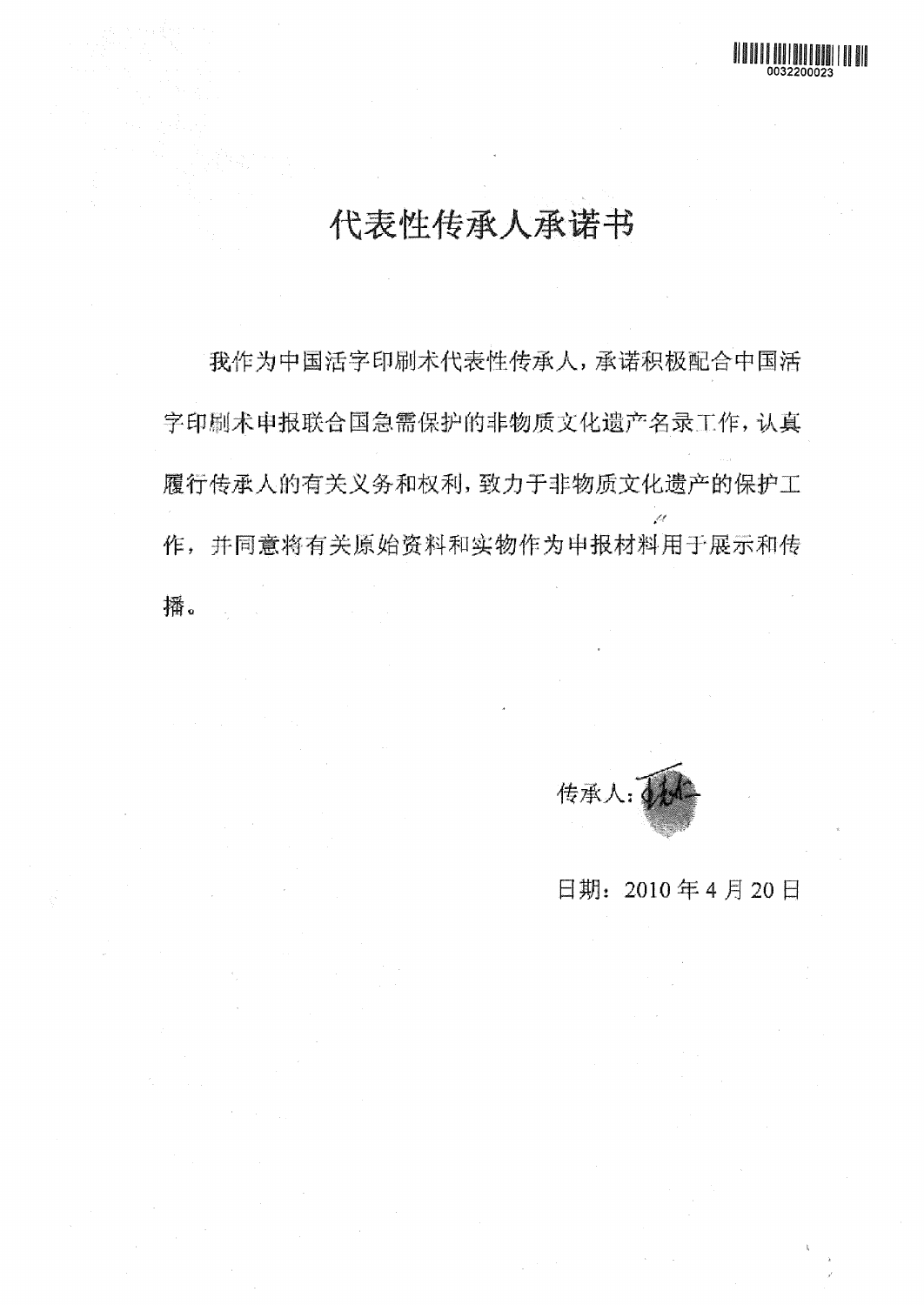actively cooperate with the work of application of movable-type printing of China for being listed on the Urgent Protection or Non-Material Cultural Heritage List. I will earnestly carry out the related rights and obligations of the bearer, and devote myself to the protection of non-material cultural heritage. In addition, I also agree that the related original information and objects be used as application material for display and dissemination..



February 25, 2009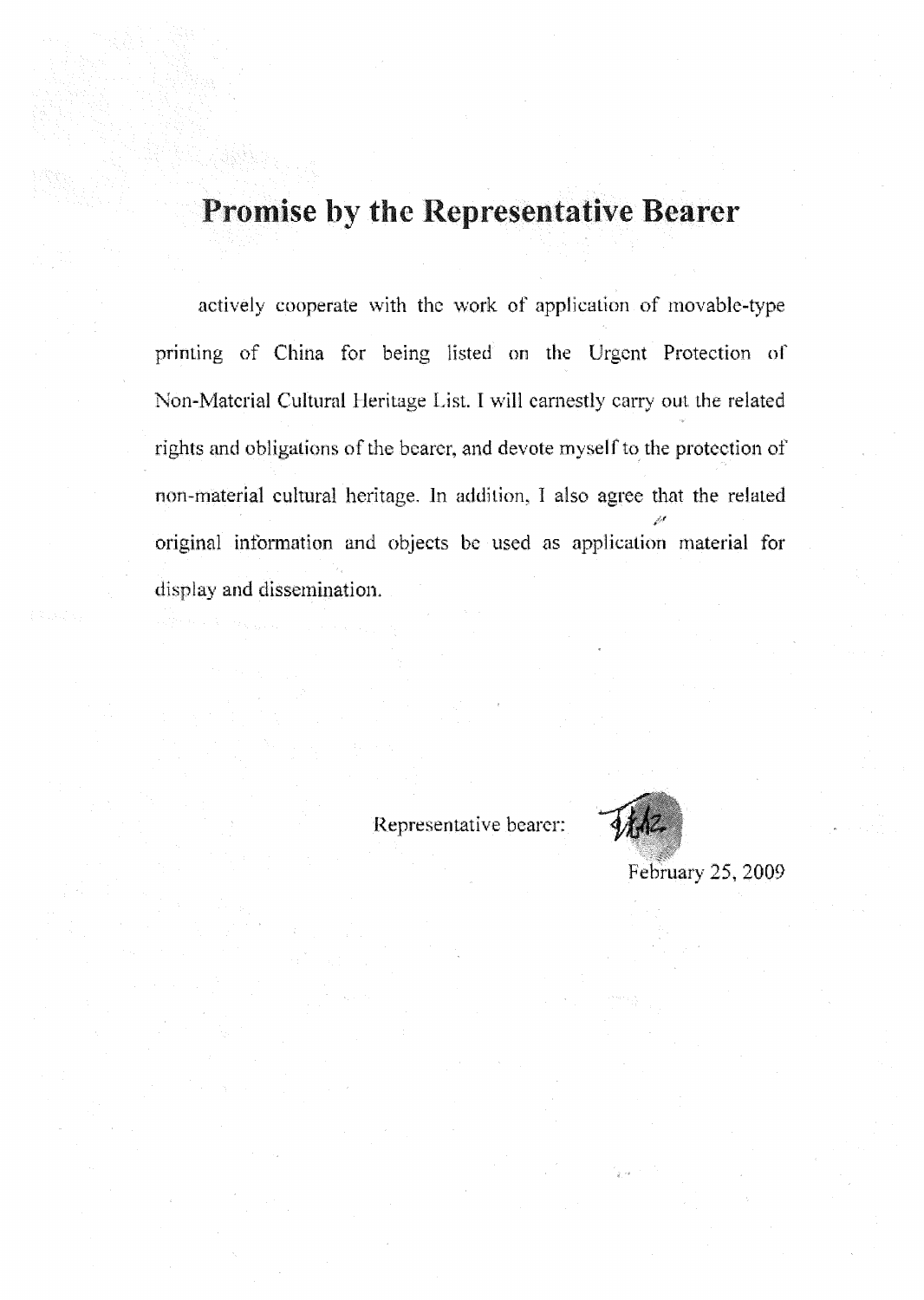我作为中国活字印刷术代表性传承人, 承诺积极配合中国活 字印刷术申报联合国急需保护的非物质文化遗产名录工作,认真 履行传承人的有关义务和权利,致力于非物质文化遗产的保护工 作,并同意将有关原始资料和实物作为申报材料用于展示和传 播¢

传承人: 1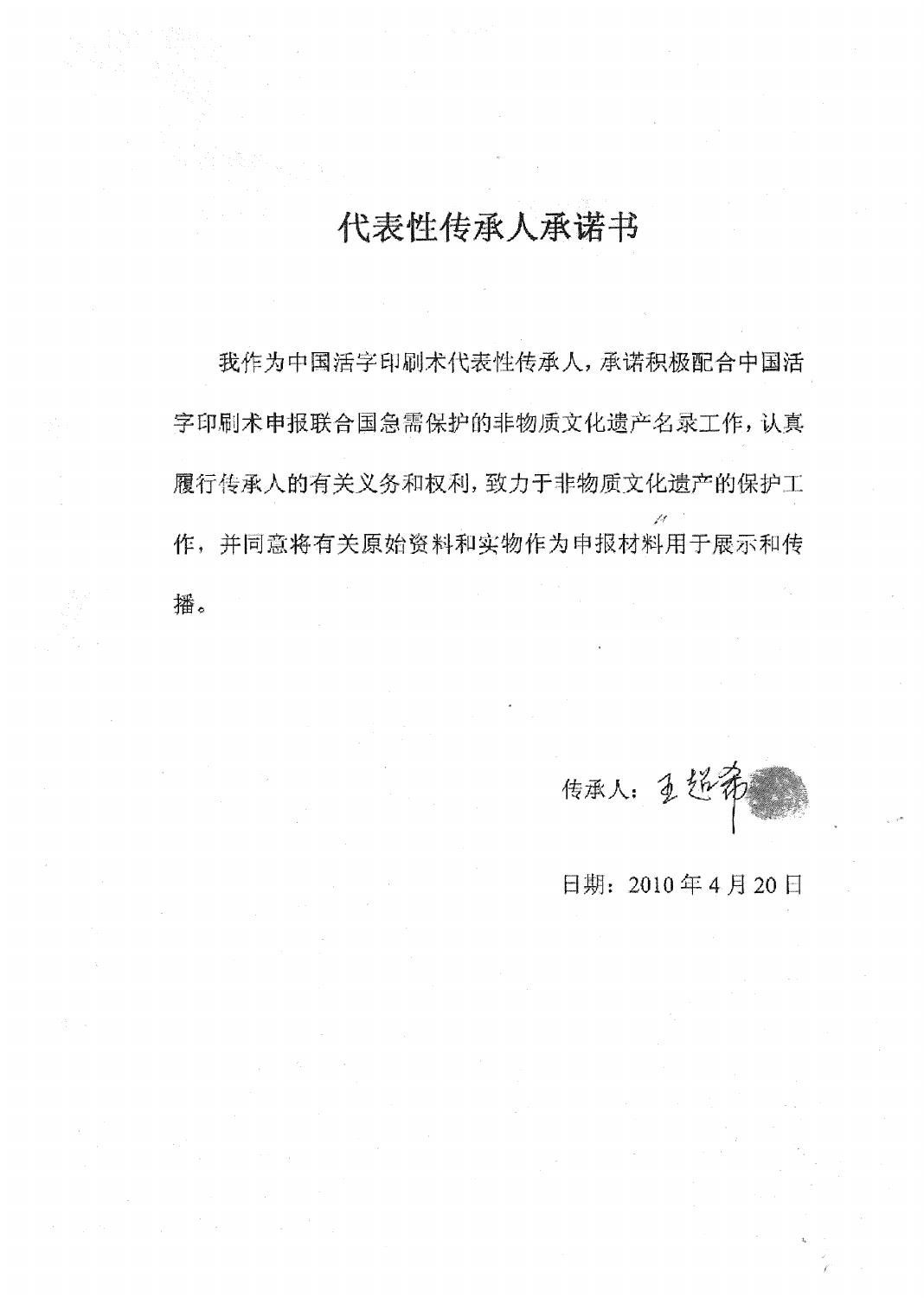actively cooperate with the work of application of movable-type printing of China for being listed on the Urgent Protection of Non-Material Cultural Heritage List. I will earnestly carry out the related rights and obligations of the bearer, and devote myself to the protection of non-material cultural heritage. In addition, I also agree that the related original information and objects be used as application material for display and dissemination.

易化

February 25, 2009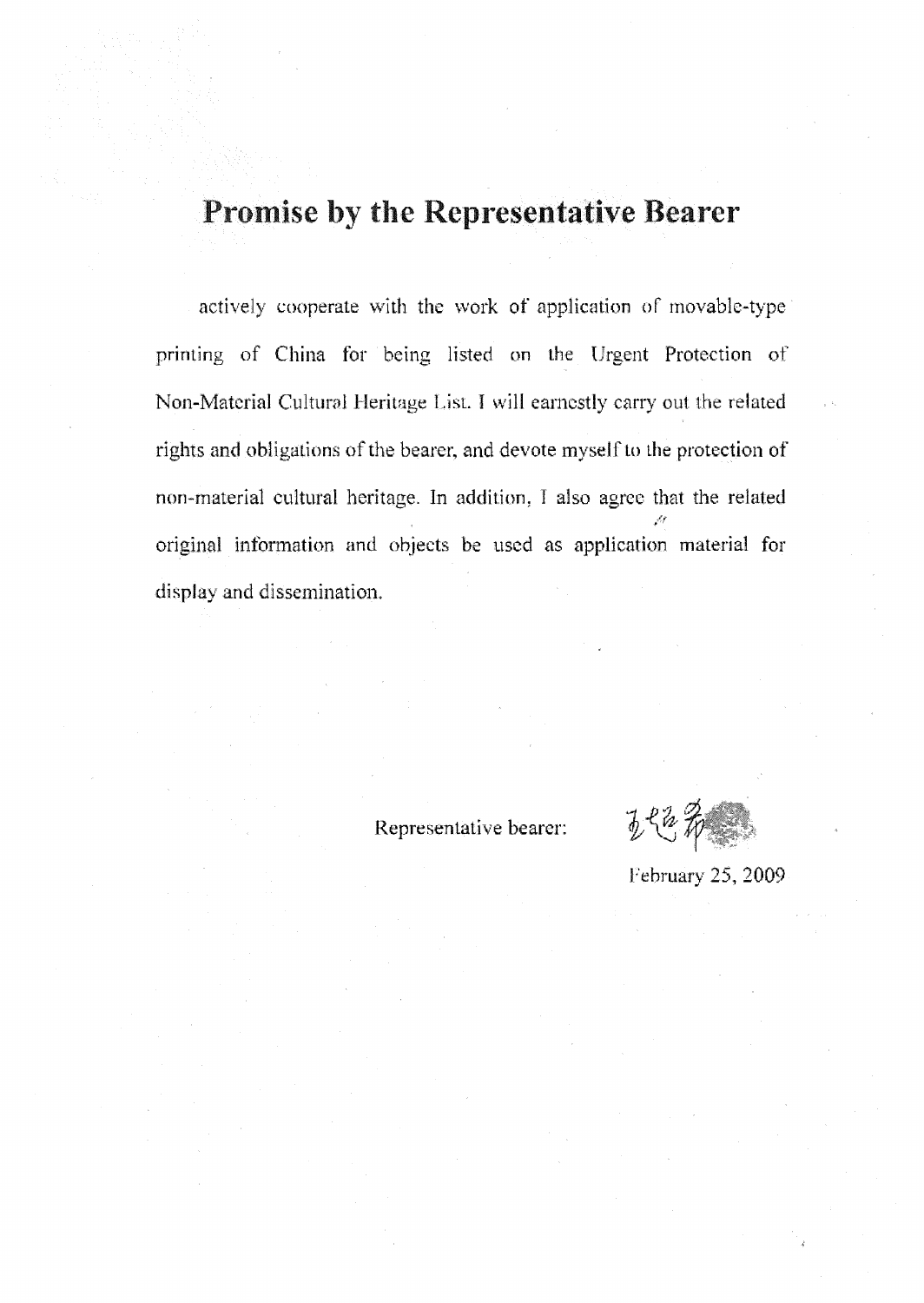我作为中罔活字印刷术代表性传愚人,承诺职极配合中自捂 字印刷术申报联合国急需保护的非物质文化遗产名录工作,认真 履行传承人的有关义务和权利,致力于非物质文化遗产的保护工 作,并同意将有关原始资料和实物作为申报材料用于展示和传 擂。

传承人:工法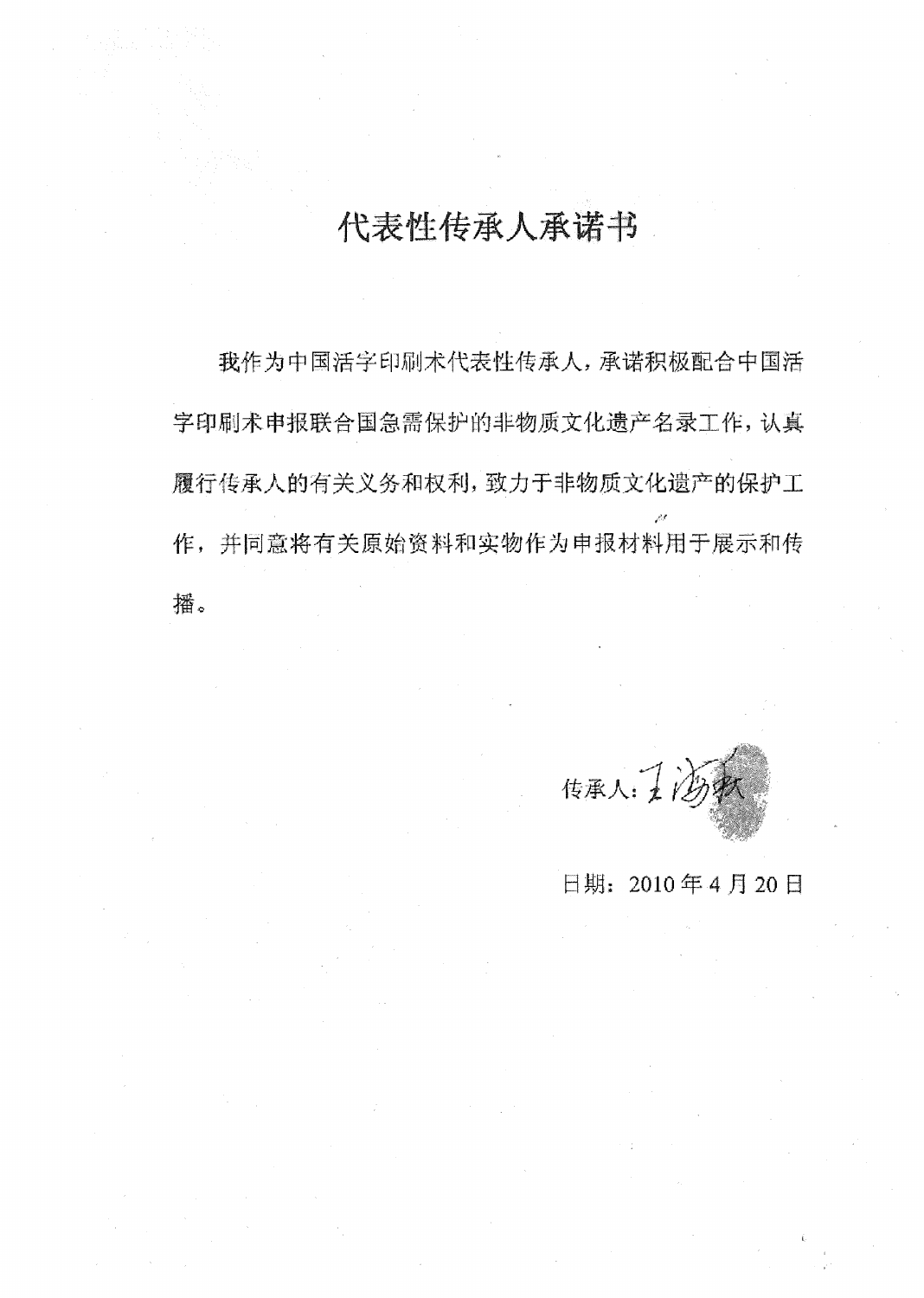actively cooperate with the work of application of movable-type printing of China for being listed on the Urgent Protection of Non-Material Cultural Heritage List. I will earnestly carry out the related rights and obligations of the bearer, and devote myself to the protection of<br>non-material cultural heritage. In addition, I also agree that the related original information and objects be used as application material for display and dissemination.

 $\int \limits_{\mathcal{L}}$ 

February 25, 2009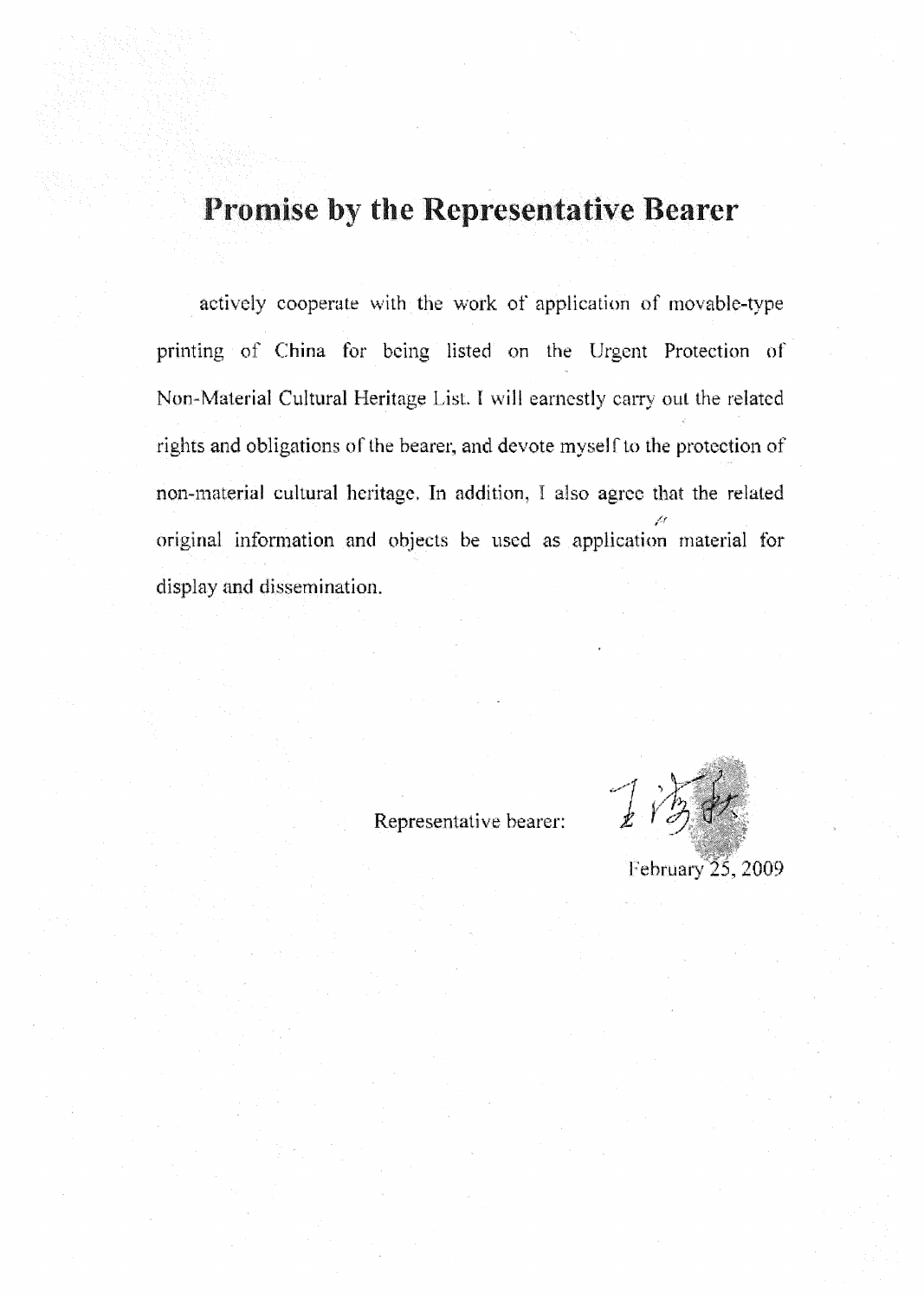我作为中国活字印刷术代表性传承人,承诺积极配合中国活 字印刷术申报联合国急需保护的非物质文化遗产名录工作,认真 腥行传雄人的有关义务相较剧,致力于非物质文化遗产的保护工 作,并同意将有关原始资料和实物作为申报材料用于展示和传 播。

传承人: 得為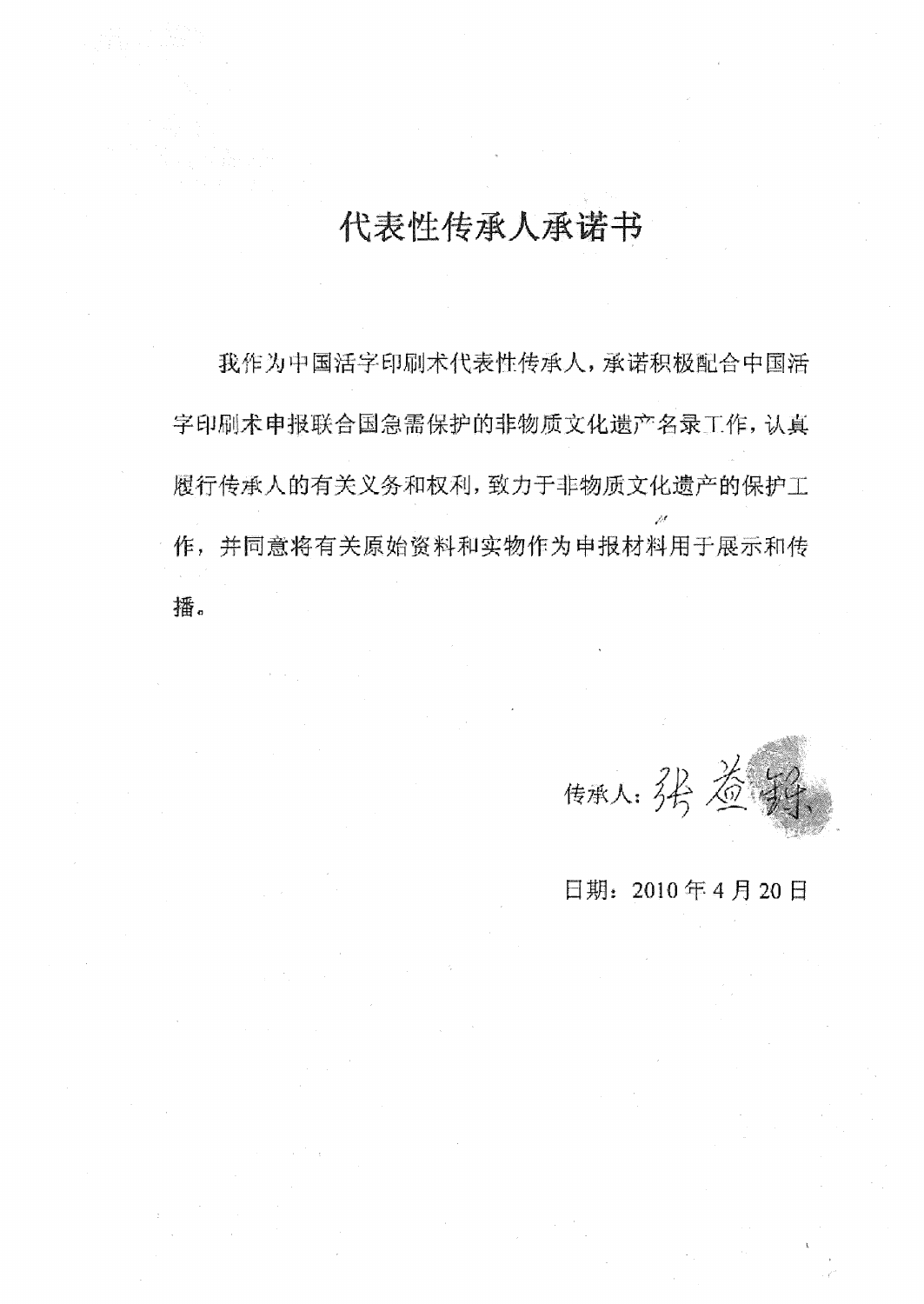actively cooperate with the work of application of movable-type printing of China for being listed on the Urgent Protection of Non-Material Cultural Heritage List. I will earnestly carry out the related rights and obligations of the bearer, and devote myself to the protection of non-material cultural heritage. In addition, I also agree that the related original information and objects be used as application material for display and dissemination.

Representative bearer:

张遵

February 25, 2009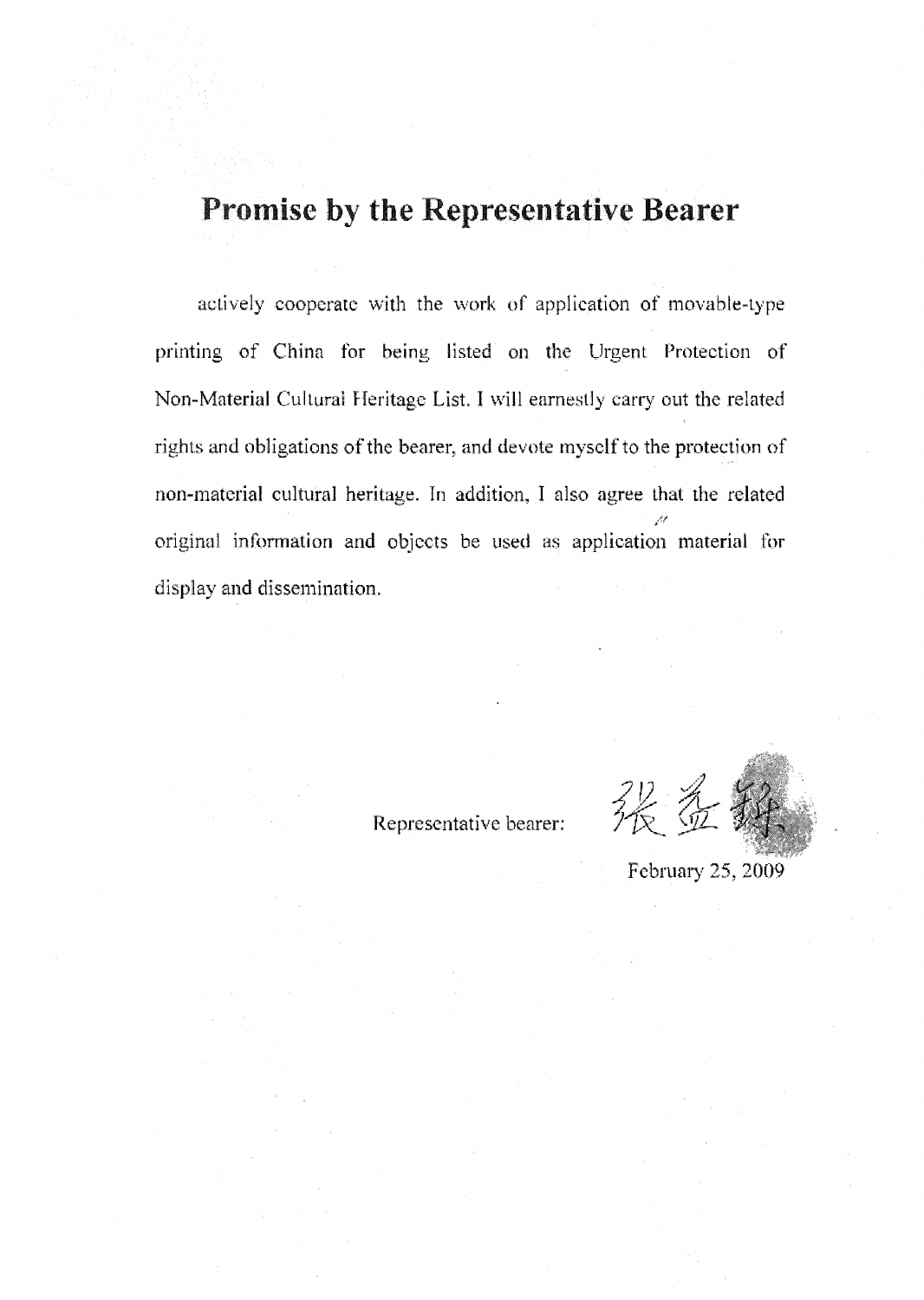我作为中国活字印刷术代表性传承人,承诺积极配合中国活 字印刷术申报联合国急需保护的非物质文化遗产名录工作,认真 履行传承人的有关义务和权利,致力于非物质文化遗产的保护工 . 作,并同意将有关原始资料和实物作为申报材料用于展示和传 播。

传承人: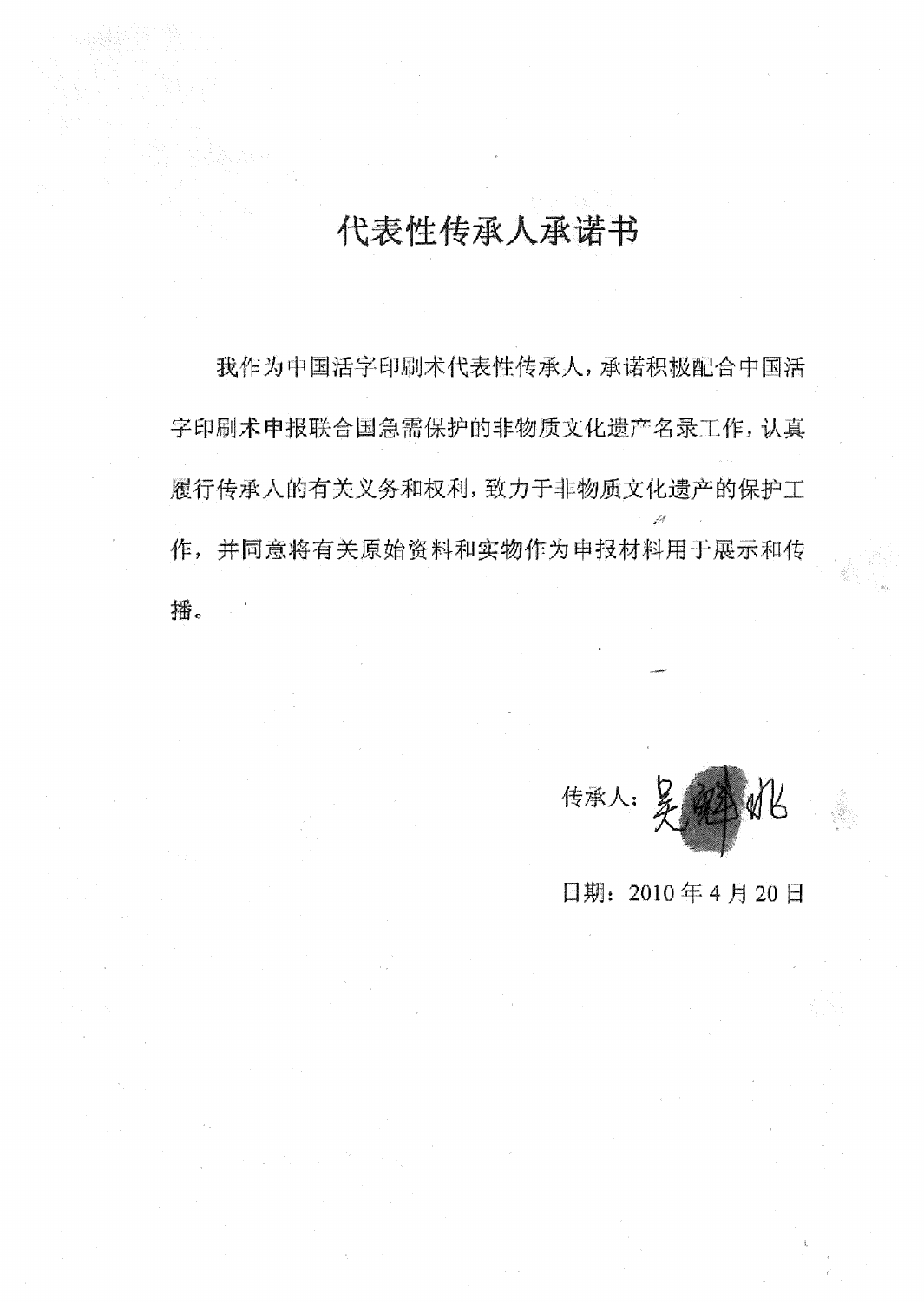actively cooperate with the work of application of movable-type printing of China for being listed on the Urgent Protection of Non-Material Cultural Heritage List. I will earnestly carry out the related rights and obligations of the bearer, and devote myself to the protection of non-material cultural heritage, In addition, I also agree that the related original information and objects be used as application material for display and dissemination.

2009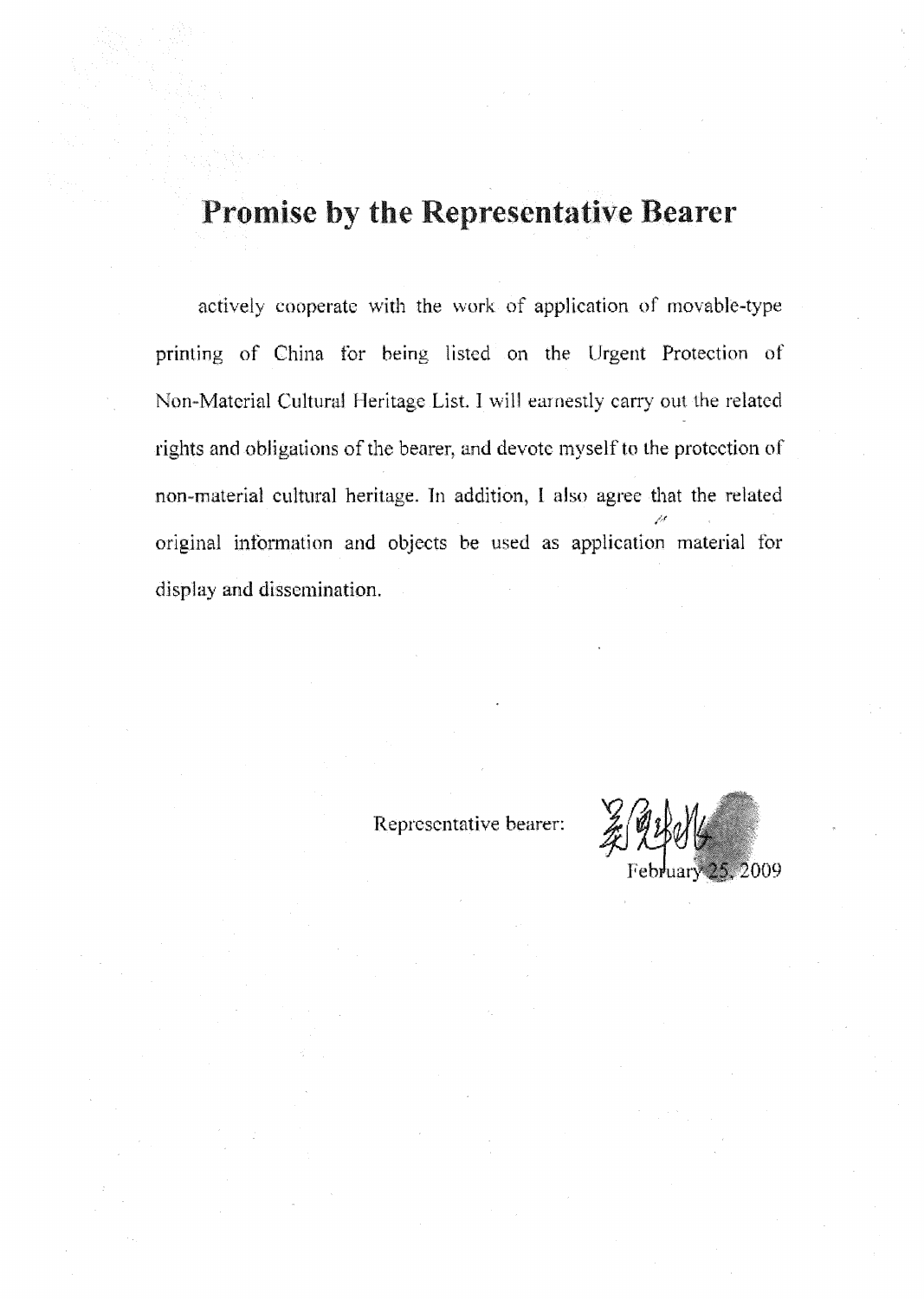我作为中国活字印刷术代表性传承人,承诺积极配合中国活 字印刷术申报联合国急需保护的非物质文化遗产名录工作,认真 履行传承人的有关义务和权利,致力于非物质文化遗产的保护工 作,并同意将有关原始资料和实物作为申报材料用于展示和传 播臼

传承人。《第七》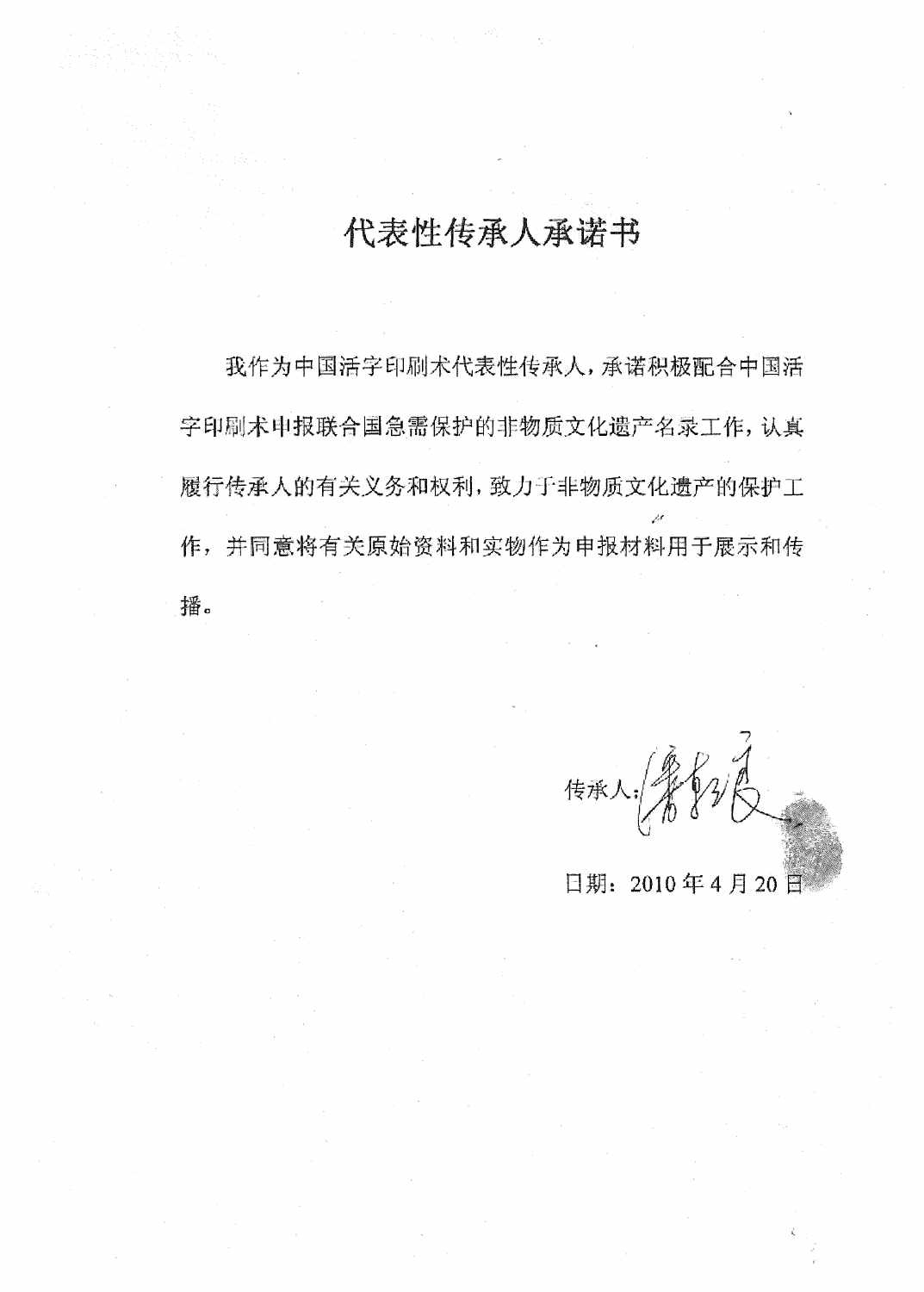actively cooperate with the work of application of movable-type printing of China for being listed on the Urgent Protection of Non-Material Cultural Heritage List. I will earnestly carry out the related rights and obligations of the bearer, and devote myself to the protection of non-material cultural heritage. In addition, J also agree that the related original infbrmation and objects be used as application material for display and dissemination.

Representative bearer:

February 25, 2009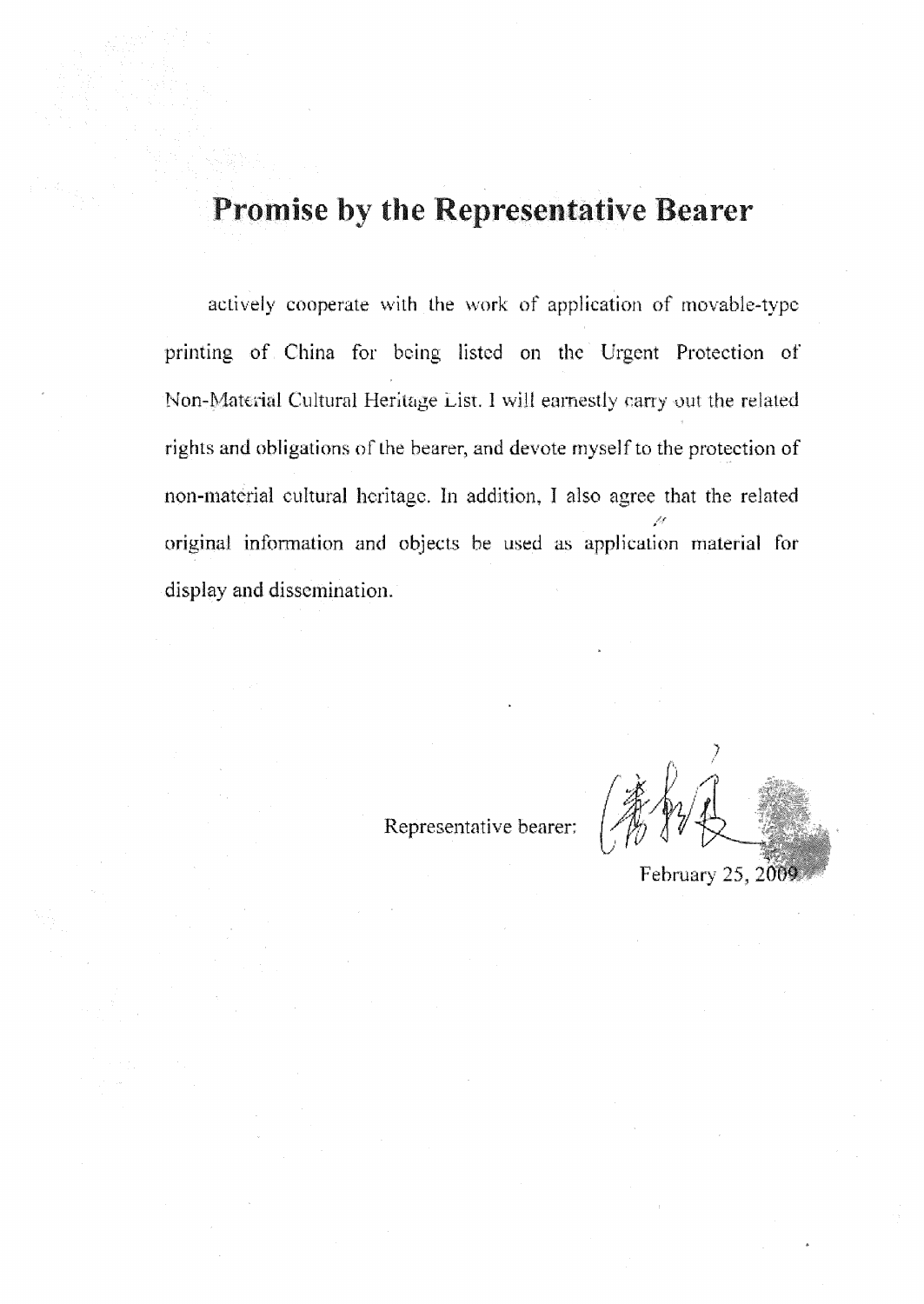我作为中国活字印刷术代表性传承人,承诺积极配合中国活 字印刷术申报联合国急需保护的非物质文化遗产名录工作,认真 履行传承人的有关义务和权利,致力于非物质文化遗产的保护工 巧, 作,并同意将有关原始资料和实物作为申报捋科用于展示和传 播。

传承人: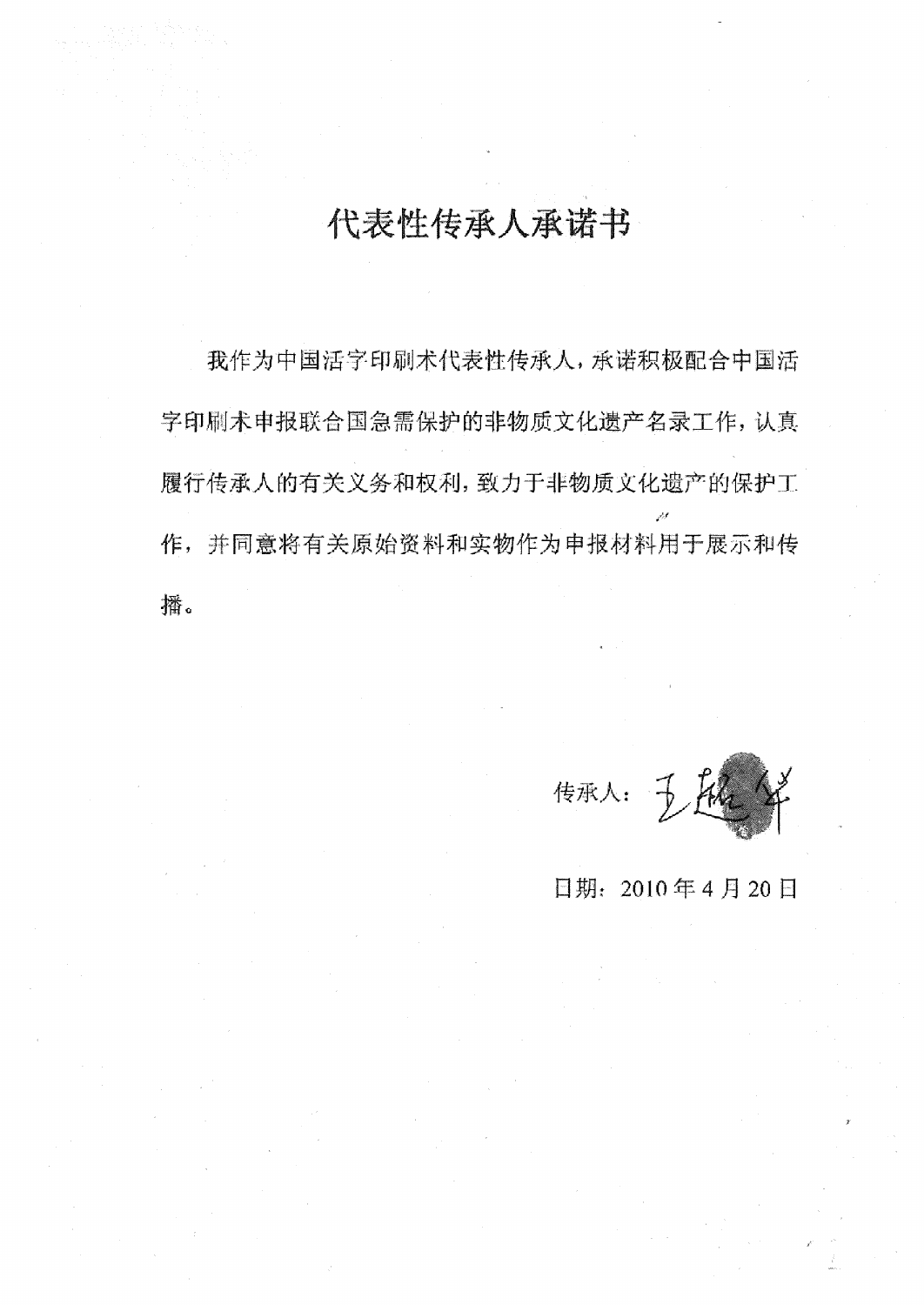actively cooperate with the work of application of movable-type printing of China for being listed on the Urgent Protection of Non-Material Cultural Heritage List. I will earnestly carry out the related rights and obligations of the bearer, and devote myself to the protection of non-material cultural heritage. In addition; I also agree that the related original information and objects be used as application material for display and dissemination,

February 25, 2009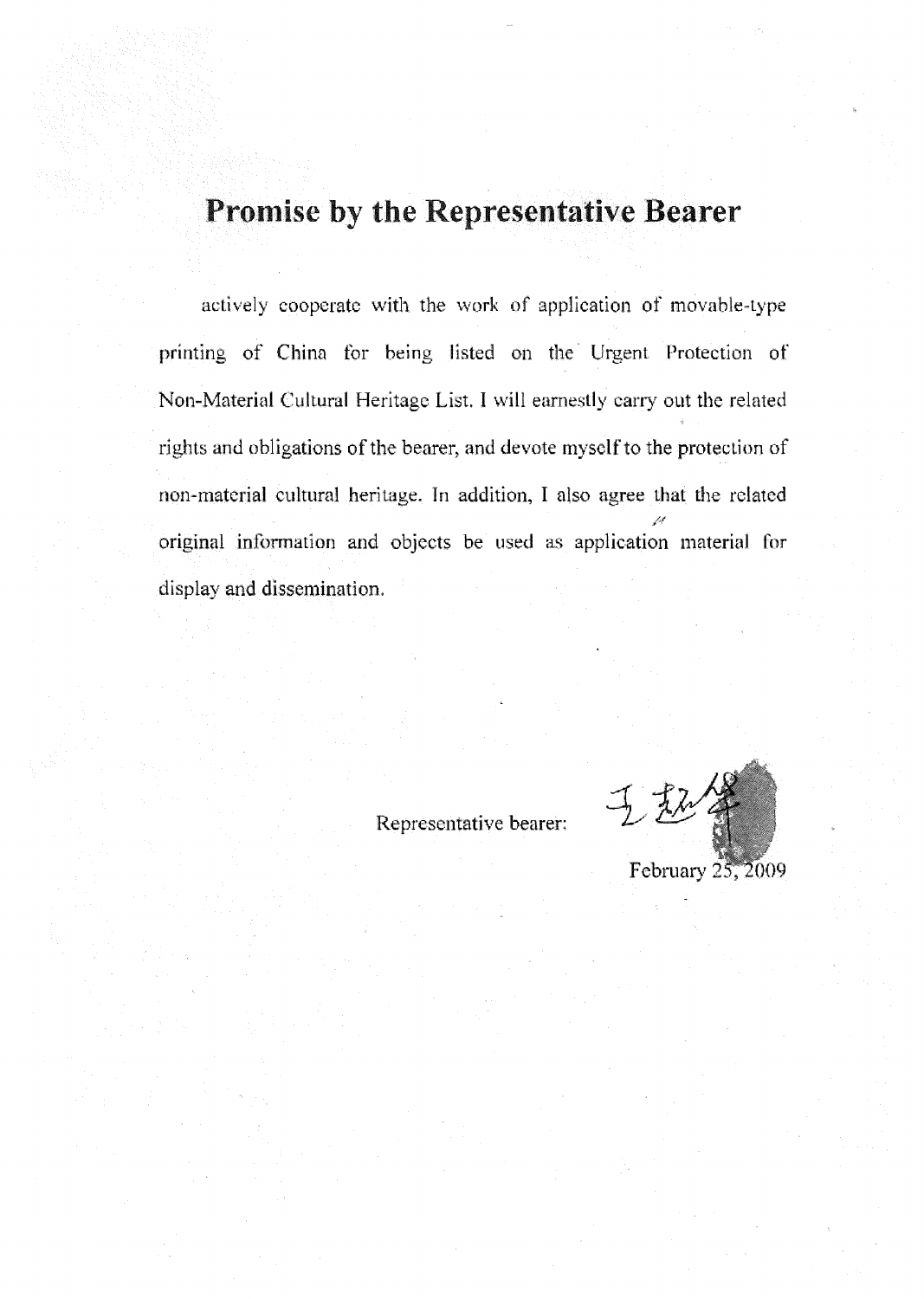我作为中国活字印刷术代表性传承人,承诺积极配合中国活 字印刷术申报联合国急需保护的非物质文化遗产名录工作,认真 履行传承人的有关义务和权利,致力于非物质文化遗产的保护工 作,并同意将有关原始资料和实物作为申报材料用于展示和传 播纱

传承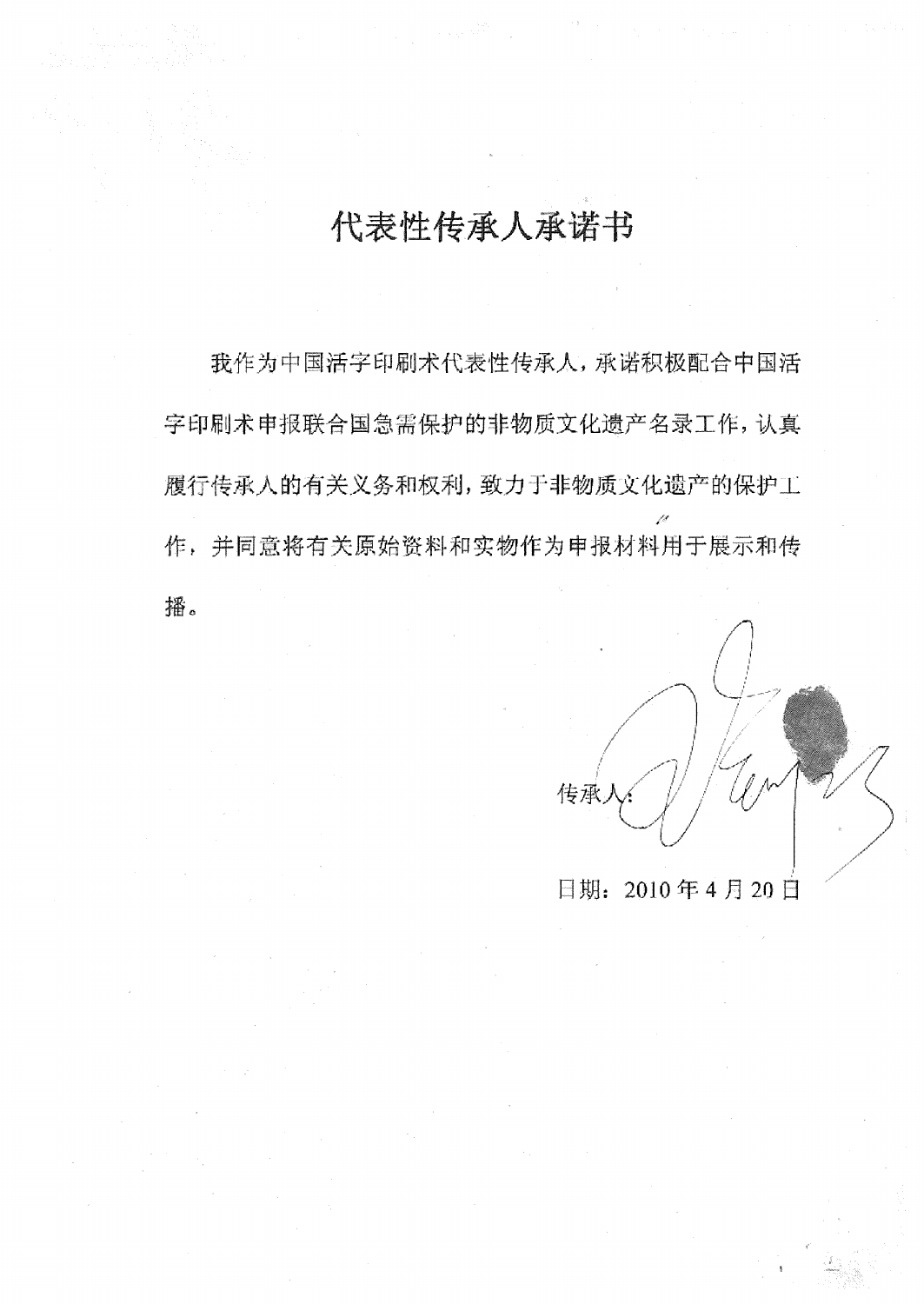actively cooperate with the work of application of movable-type printing of China for being listed on the Urgent Protection of Non-Material Cultural Heritage List. I will earnestly carry out the related rights and obligations of the bearer, and devote myself to the protection of non-material cultural heritage. In addition, I also agree that the related original information and objects be used as application material for display and dissemination.

Representative bearer:

February 25, 2009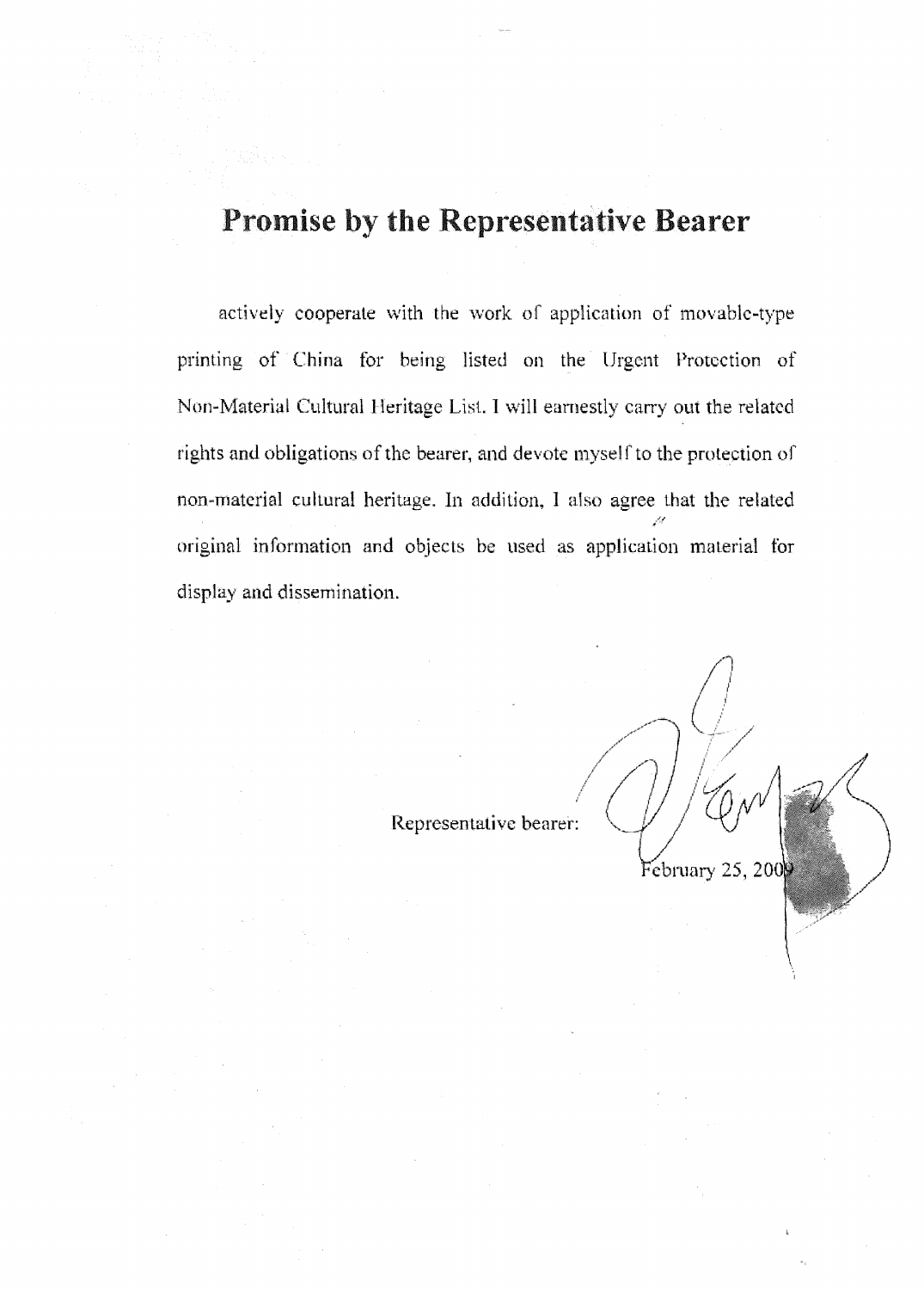我作为中国活字印刷术代表性传承人, 承诺积极配合中国活 字印刷术申报联合国急需保护的非物质文化遗产名录工作,认真 履行传承人的有关义务和权利, 致力于非物质文化遗产的保护工 并同意将有关原始资料和实物作为申报材料用于展示和传 擂。

传承人: 医起生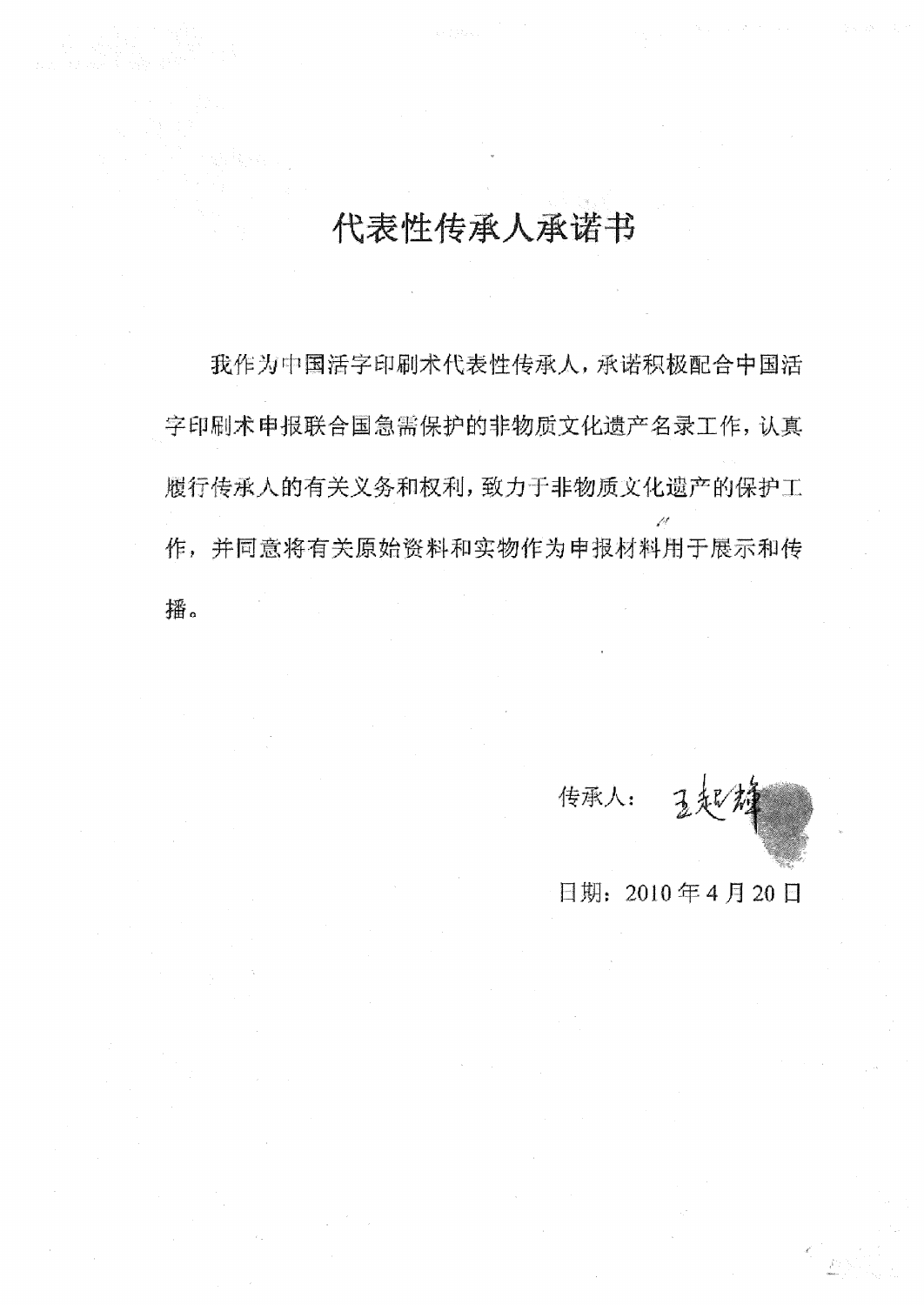actively cooperate with the work of application of movable-type printing of China for being listed on the Urgent Protection of Non-Material Cultural Heritage List. I will earnestly carry out the related rights and obligations of the bearer, and devote myself to the protection of non-material cultural heritage. In addition, I also agree that the related original information and objects be used as application material for display and dissemination.

それん February 25, 2009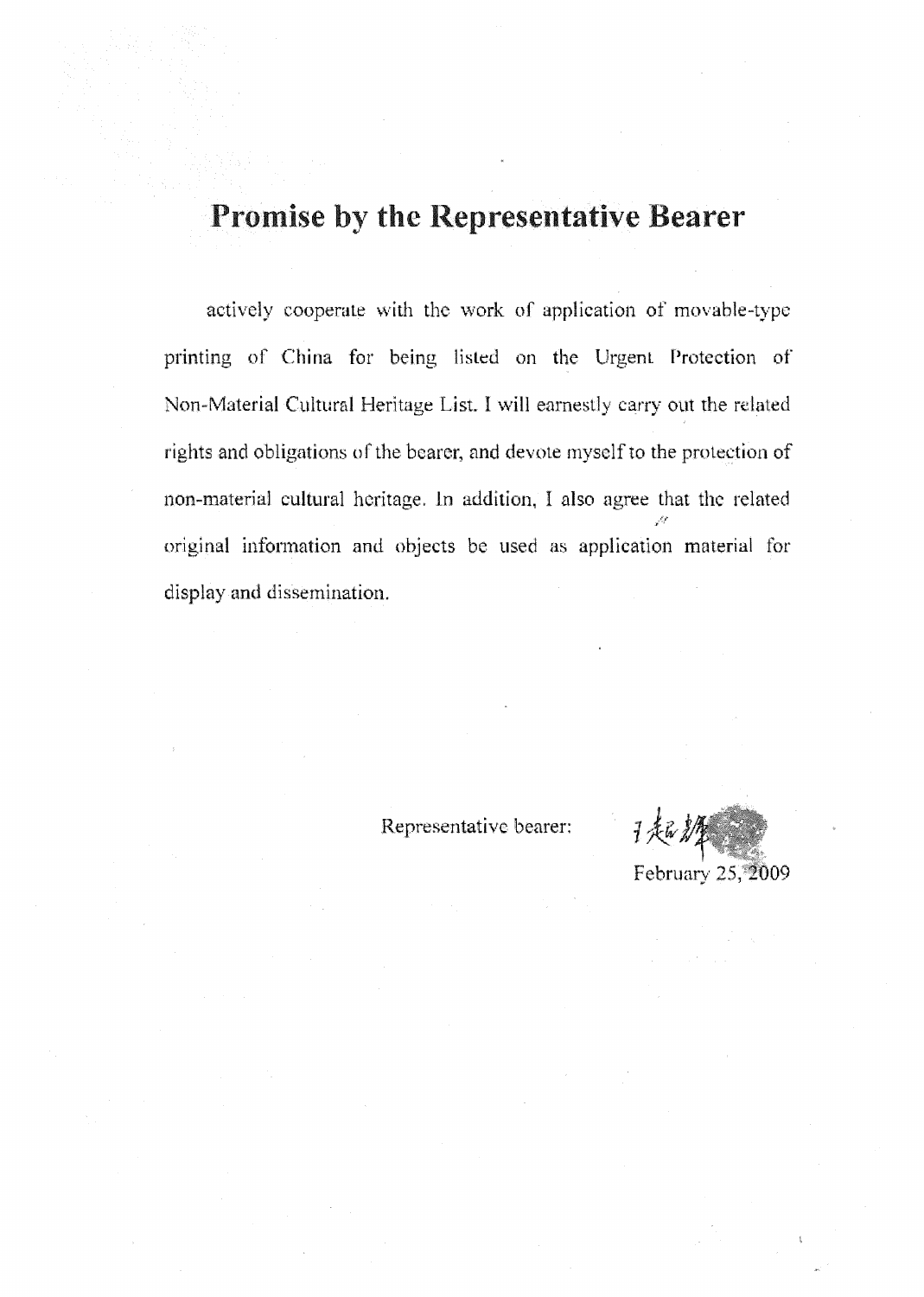我作为中国活字印刷术代表性传承人,承诺积极配合中国活 字印刷术申报联合国急需保护的非物质文化遗产名录工作,认真 履行传承人的有关义务和权利, 致力于非物质文化遗产的保护工 g 作,并同意将有关原始资料和实物作为申报材料用于展示和传 播。

传承人:满机稀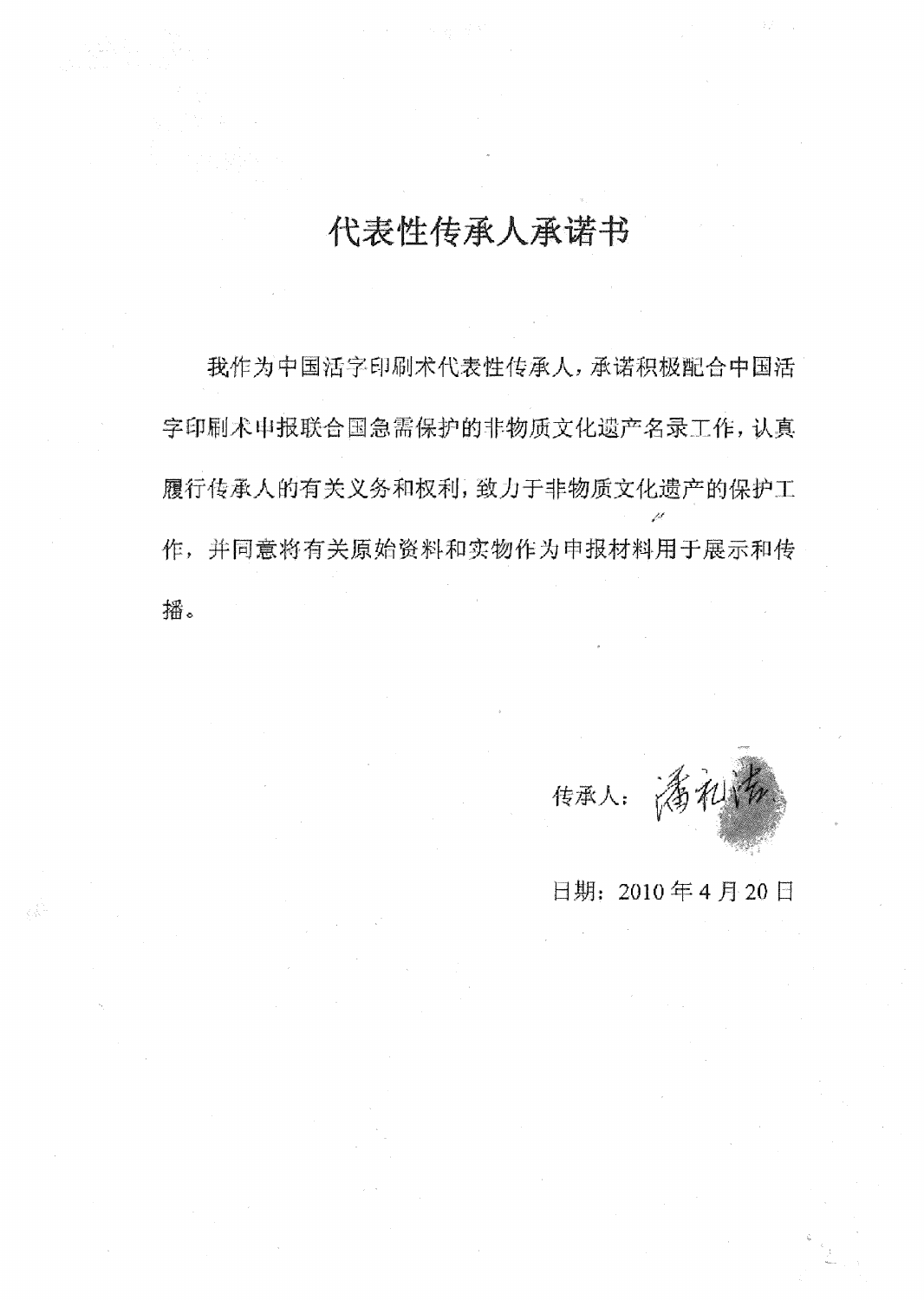actively cooperate with the work of application of movable-type printing of China for being listed on the Urgent Protection of Non-Material Cultural Heritage List. I will earnestly carry out the related rights and obligations of the bearer, and devote myself to the protection of non-material cultural heritage. In addition, I also agree that the related original information and objects be used as application material for display and dissemination.

February 25, 2009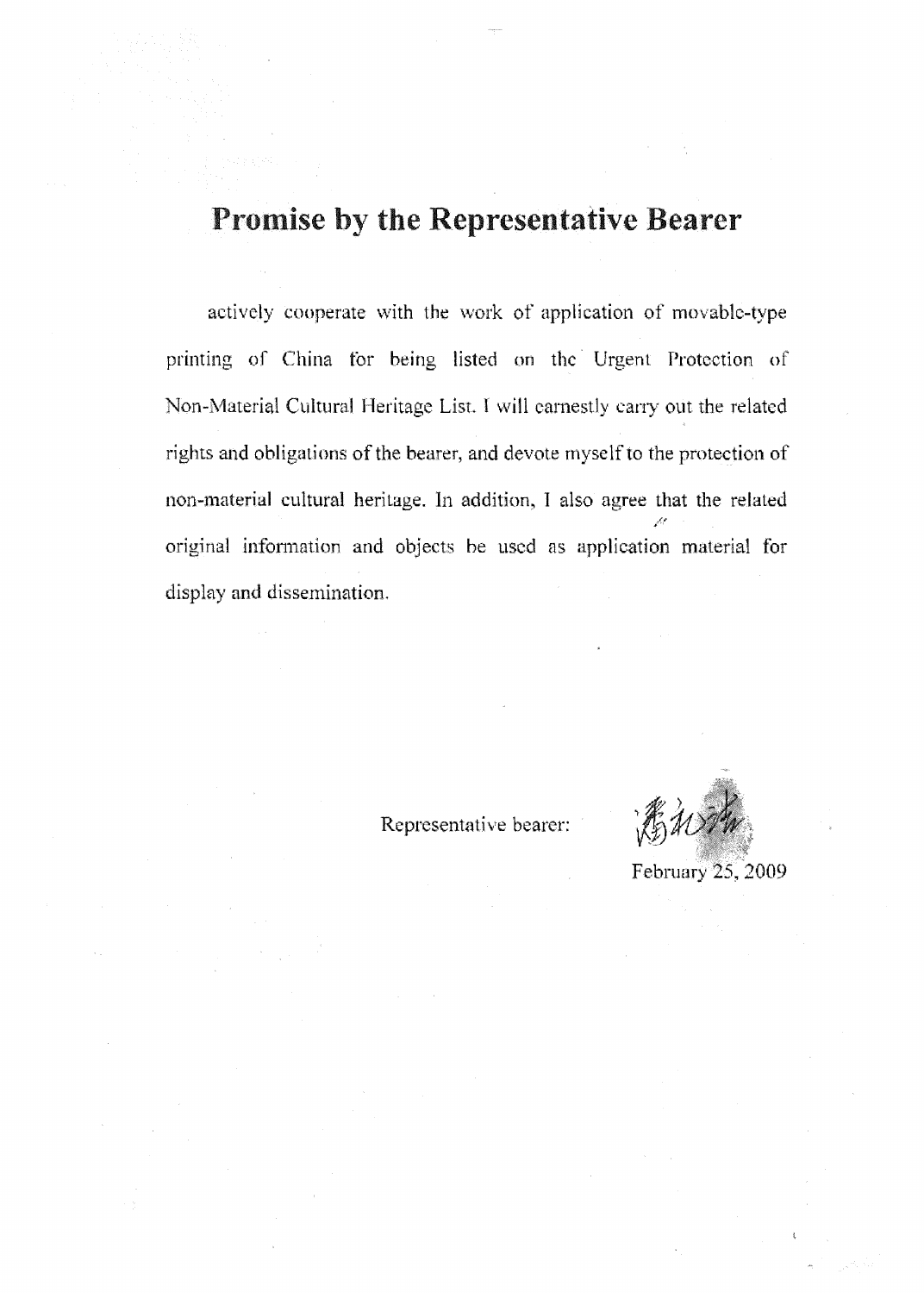# 社区组织承诺书

瑞安市活字印刷协会的全体会员在得知"活字印刷术"中 报联合国急需保护的非物质文化遗产项目后,大家一致同意并 承诺努力配合并积极参与有关申报各项工作。继承发扬光大活 字印刷技艺, 传授活字印刷技艺, 培养活字印刷传承人, 开展 各项活动,并将齐心协力使申报工作取得圆满成功。

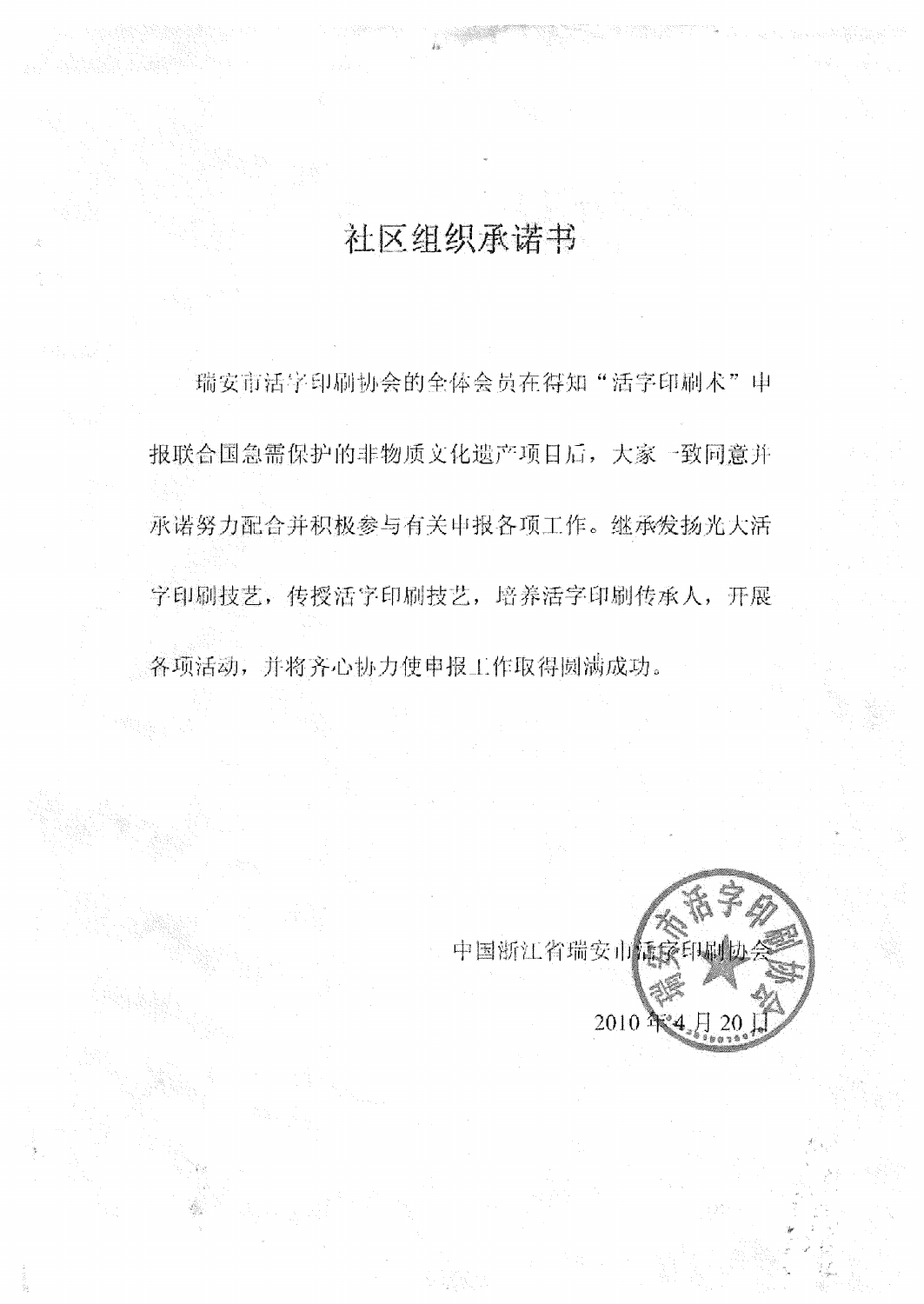Promise by the Communities and Organizations

On learning that "Movable-Type Printing" is being applied for the "Urgent Protection of Non-Material Cultural Heritage List", all the members of the Movable-Type Printing Association of Rui'an have agreed and promised to take an active part in and cooperate with all the work related to the application. They will carry forward the movable-type printing technology, pass it on, cultivate its bearers, hold all kinds of activities and make concerted efforts to make the' application a great success.

Movable-Type Printing Association of Ruji'an, Chin April 20th, 20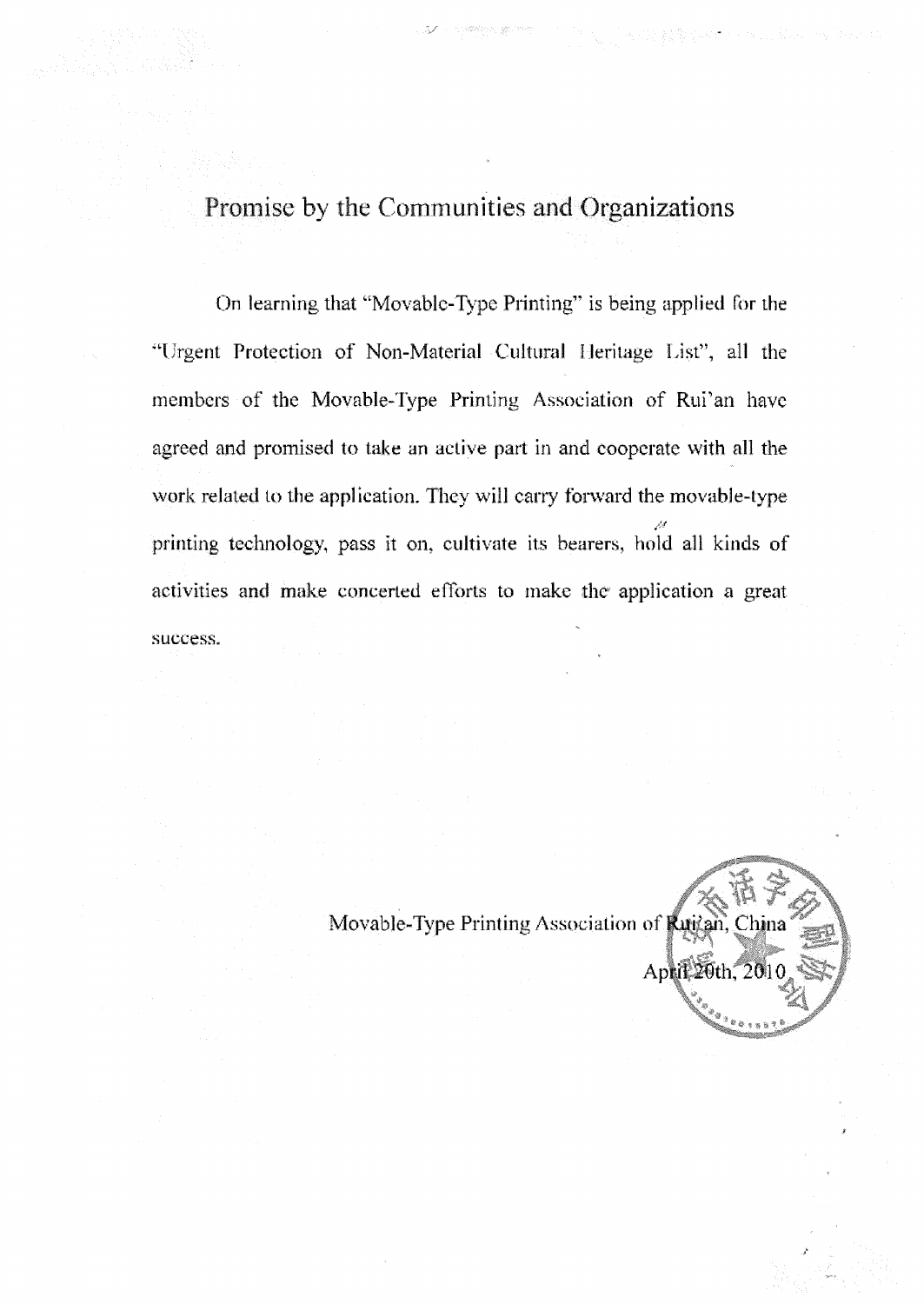# 政府承诺书

"活字印刷术"申报联合国急需保护的非物质文化遗产名 在事先充分知情、调查研究的基础上,广泛听取了活字印刷 传承人和专家的意见,并在此意见和建议基础上慎重提出申报联 合国非物质文化遗产名录保护项目。瑞安市人民政府各有关部门 和单位承诺,在该项目人员、经费和资源等方面,都给予大力支 持和保证 专业研究人员也对此高度重视并投入大量精力。

把中国活字印刷术列入急需保护的非物质文化遗产名录,是 全市人民的共同愿望。

> 瑞安市文化广电新闻出版局 2010年4月20